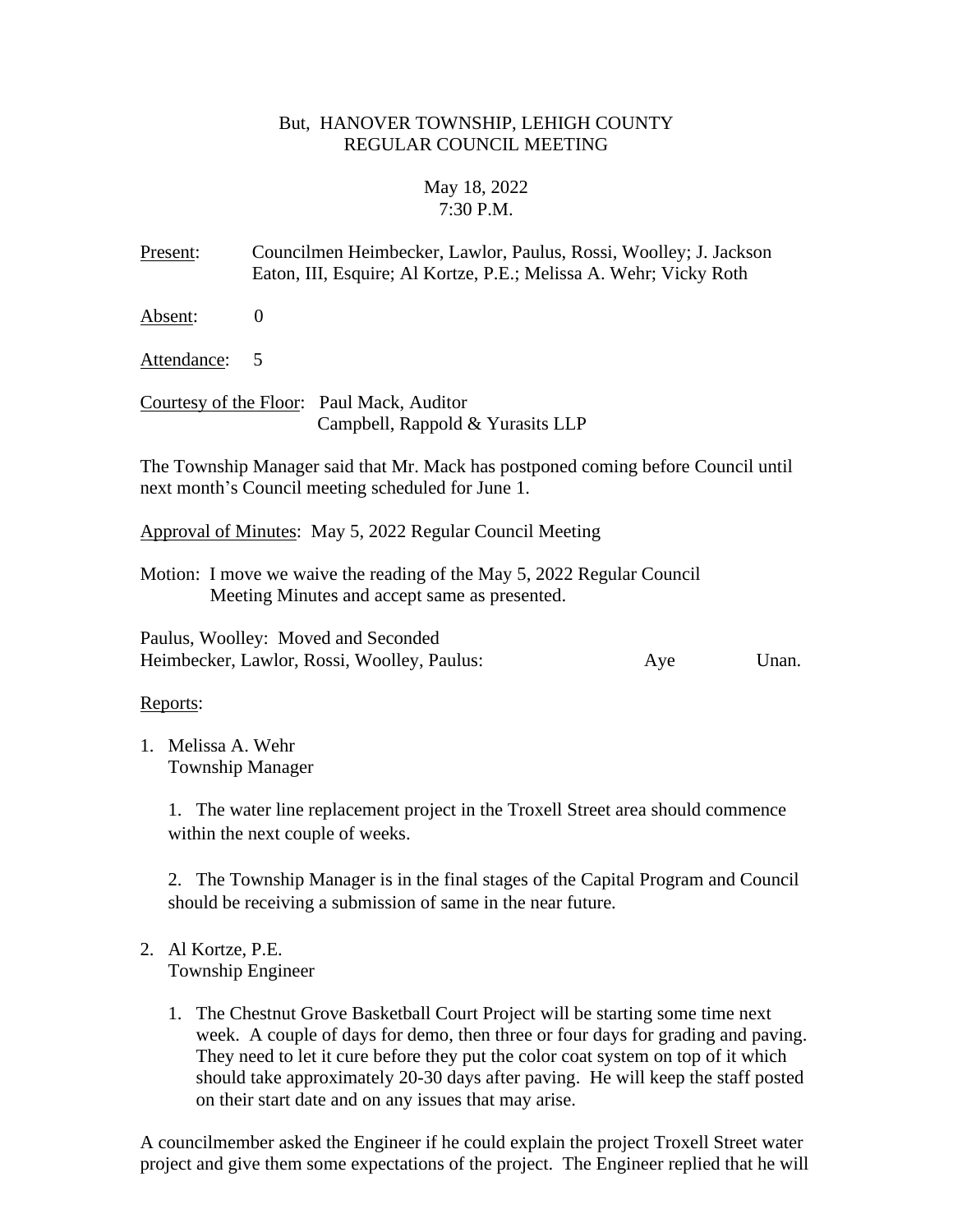have to contact the City of Bethlehem and get more information and will report back to staff.

- 3. J. Jackson Eaton, III, Esquire Township Attorney
	- 1. The Township Attorney did not have anything to report this evening.
- 4. Maintenance Report (Written)
- 5. Storm Water Issues (None)
- 6. Fire Company Report (Written)
- 7. Code Enforcement Report (Written)
- 8. Treasurer's Report (Written)
	- Motion: I move we accept the computer printouts dated May 18, 2022, for the General Fund Account, Capital Reserve Account, Escrow Account, Liquid Fuels Account, Sewer Account and Water Account subject to audit.

Paulus, Woolley: Moved and Seconded Heimbecker, Lawlor, Rossi, Woolley, Paulus: Aye Unan.

9. Building Inspector's Report (Written)

Unfinished Business: None.

#### New Business:

1. Resolution No. 2022-34, A Resolution Appointing Ricki Bonn to the Hanover Township Personnel Board filling the vacancy created by the resignation of Anthony Rossi (Vote)

Motion: I move that Council accept Resolution No. 2022-34, A Resolution Appointing Ricki Bonn to the Hanover Township Personnel Board filling the vacancy created by the resignation of Anthony Rossi as presented.

Paulus, Woolley: Moved and Seconded Heimbecker, Lawlor, Rossi, Woolley, Paulus: Aye Unan.